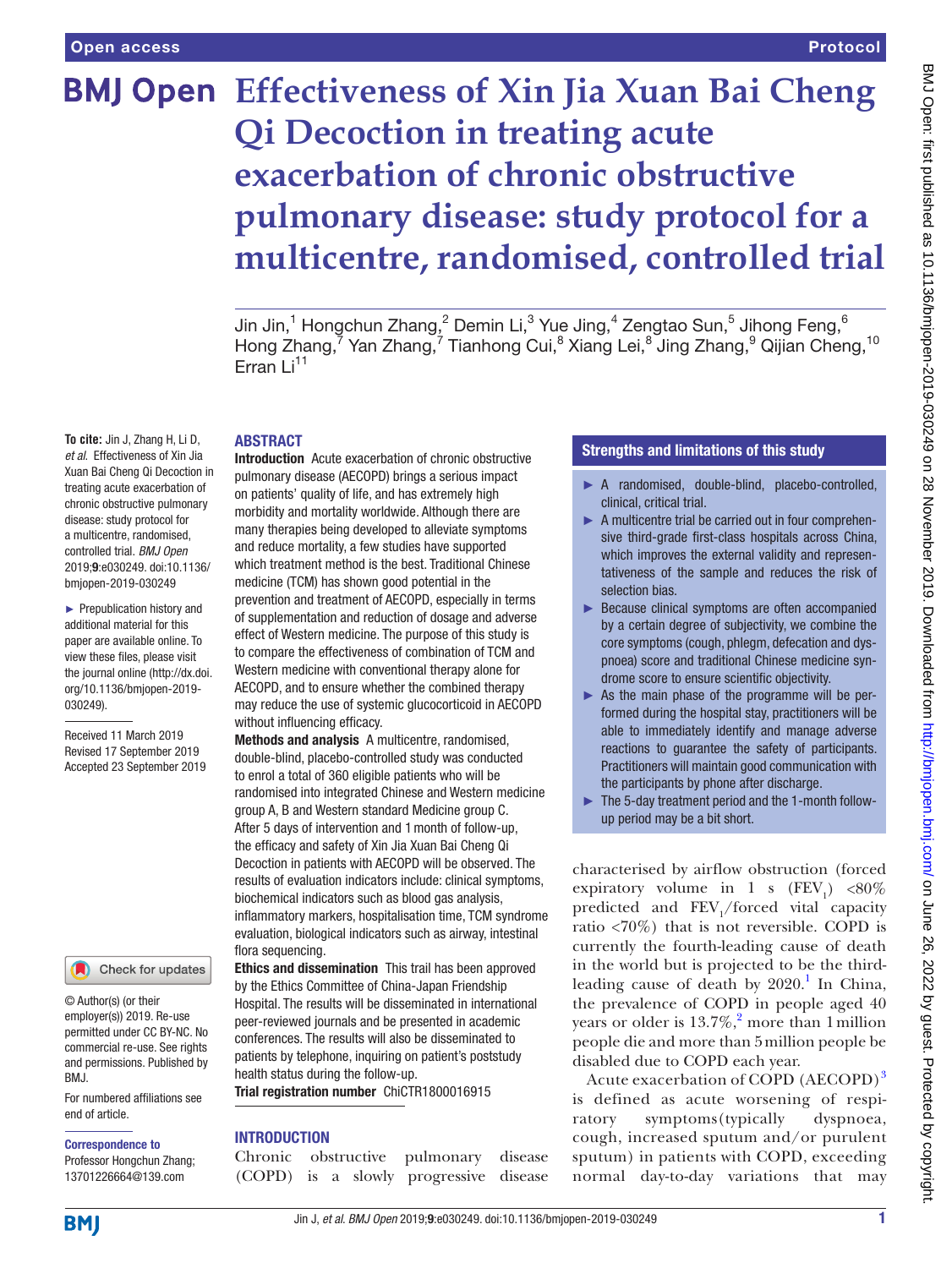require a change in medication even hospitalisation. Acute exacerbation is an important factor in the death of patients with  $\text{COPD}$ ,<sup>[4](#page-7-3)</sup> and is also the main expenditure portion of medical expenses for patients with COPD.

Traditional Chinese medicine (TCM), with characteristic theory of syndrome differentiation and overall conditioning, implies its potential advantages in the treatment of COPD. TCM syndrome studies find that in addition to symptoms such as cough, phlegm and wheezing, patients in acute exacerbation period are often accompanied by constipation, abdominal distension and yellow greasy tongue coating. Based on TCM characteristic theory 'the Lung and the Large Intestine Are Interior-Exteriorl', physicians use the method of Tongfu Xiere to patients with AECOPD and usually achieve good results in clinical practice. Xin Jia Xuan Bai Cheng Qi Decoction (XJXBCQ), consists of Armeniacae Semen Amarum, Gypsum Fibrosum, Trichosanthis Fructus, Rhei Radix Et Rhizoma, Scutellariae Radix, Perillae Fructus, Glycyrrhizae Radix Et Rhizoma Praeparata Cum Melle, Fagopyri Dibotryis Rhizoma and Asteris Radix Et Rhizoma, is evolved from the TCM clas-sical prescription XJXBCQ.<sup>[5](#page-7-4)</sup> AECOPD is often treated with antibiotics and glucocorticoid with the risk of excessive dosage and unnecessary adverse effect, $^6$  $^6$  where TCM can play a complementary and alternative role. TCM has been widely used in patients with AECOPD attached to the heat-phlegm and sthenic-fu syndrome, especially in combination with Western medicine, not only can reduce the use of antibiotics, glucocorticoid, but also decrease the adverse effect of modern routine medicine. Despite this, there is not enough evidence to show the efficacy of XJXBCQ on patients of AECOPD. Hence, a more rigorously designed large-scale, multicentre, randomised trial is needed to assess the effectiveness of XJXBCQ on AECOPD. In conclusion, our aim is to conduct a multicentre, randomised, doubleblind, placebo-controlled trial to evaluate the efficacy and safety of XJXBCQ on AECOPD. The results of this trial will provide evidence that XJXBCQ is an effective prescription for AECOPD. In view of the difficulty in assessing the quality of the decoction, we plan to use the XJXBCQ granules in the trial. The main purpose of this study is to evaluate the clinical symptoms, signs, blood gas analysis, serum inflammatory factors (interleukin-6 (IL-6),<sup>[7](#page-7-6)</sup> tumour necrosis factor-α (TNF-α), C reactive protein (CRP),<sup>[8](#page-7-7)</sup> procalcitonin (PCT)), airway and intestinal microbes<sup>[9](#page-7-8)</sup> of AECOPD hospitalised patients with XJXBCQ combined with Western medicine. The secondary objective was to observe the effect of XJXBCQ combined with Western medicine on reducing the use of glucocorticoid, $10$  the mortality, the hospitalised time, the requirement for invasive mechanical ventilation and the readmission rate of acute exacerbation within 30 days after discharge.

#### **METHODS** Study design

This is a multicentre, randomised, double-blind, placebocontrolled clinical trial that enrolled a total of 360 patients that will be randomly assigned to one of three groups: integrated Chinese and Western medicine group A, integrated Chinese and Western medicine group B and Western standard medicine group C. After 5 days of intervention, the effectiveness and safety of XJXBCQ in participants will be evaluated by comparing the various indicators of the three groups, including clinical symptoms, activity, biochemical indicators and biological indicators.

As the leading unit of the research, China-Japan Friendship Hospital is responsible for training the standard operating procedures (SOPs) of researchers and supervising the progress of all clinical sites. Other participating units include: Zhongshan Hospital affiliated to Fudan University, the First Affiliated Hospital of China Medical University and Ruijin Hospital affiliated to School of Medicine, Shanghai Jiao Tong University. Recruitment allocation: 180 cases will be from China-Japan Friendship Hospital, while the remaining three recruit 60 cases, respectively. The flow chart of the trial is shown in [figure](#page-2-0) 1. This study protocol is registered with the China Clinical Trial Registry ([http://www.chictr.org.cn/showproj.aspx?proj=](http://www.chictr.org.cn/showproj.aspx?proj=28338) [28338\)](http://www.chictr.org.cn/showproj.aspx?proj=28338). The Standard Protocol Items: Recommendation for Interventional Trials 2013 checklist is shown in [online](https://dx.doi.org/10.1136/bmjopen-2019-030249)  [additional file 1](https://dx.doi.org/10.1136/bmjopen-2019-030249).

### **Participants**

Patients with AECOPD attached to the heat-phlegm and sthenic-fu syndrome will be enrolled. Heat-phlegm and sthenic-fu syndrome is a typical syndrome type of TCMbased TCM characteristic theory 'the Lung and the Large Intestine Are Interior-Exteriorl'. Referred to 'Retention of Heat-Phlegm in the Lung' syndrome in TCM Diagnosis and Treatment Guidelines for COPD *(2011*), Heat-phlegm and sthenic-fu syndrome is defined as: primary symptoms: cough, wheezing, chest distress, yellow and white sticky sputum, abdominal distension, constipation, red tongue, yellow and greasy fur, slippery or rapid pulse; secondary symptoms: chest pain, facial blushing, thirst with desire to cold drinks, yellow urine, thick fur. Diagnosis: (1) cough or shortness of breath, (2) yellow and white sticky sputum with difficult expectoration, (3) abdominal distension or constipation, (4) facial blushing, (5) thirst with desire to cold drinks, (6) yellow urine, (7) red tongue, yellow and greasy fur, slippery or rapid pulse. The diagnosis should meet  $(1, 2)$  and  $(3)$ , and two of  $(4, 5, 6)$  or  $(7)$ . The first date of participant enrolment was 7 January 2019.

### Inclusion criteria

Patients must meet all of the following criteria: (1) Meet AECOPD diagnostic criteria; (2) AECOPD severity clinical grade I–II<sup>111</sup>; (3) comply with indications for antibiotic treatment recommended by Chinese Expert Consensus on diagnosis and treatment of AECOPD (Updated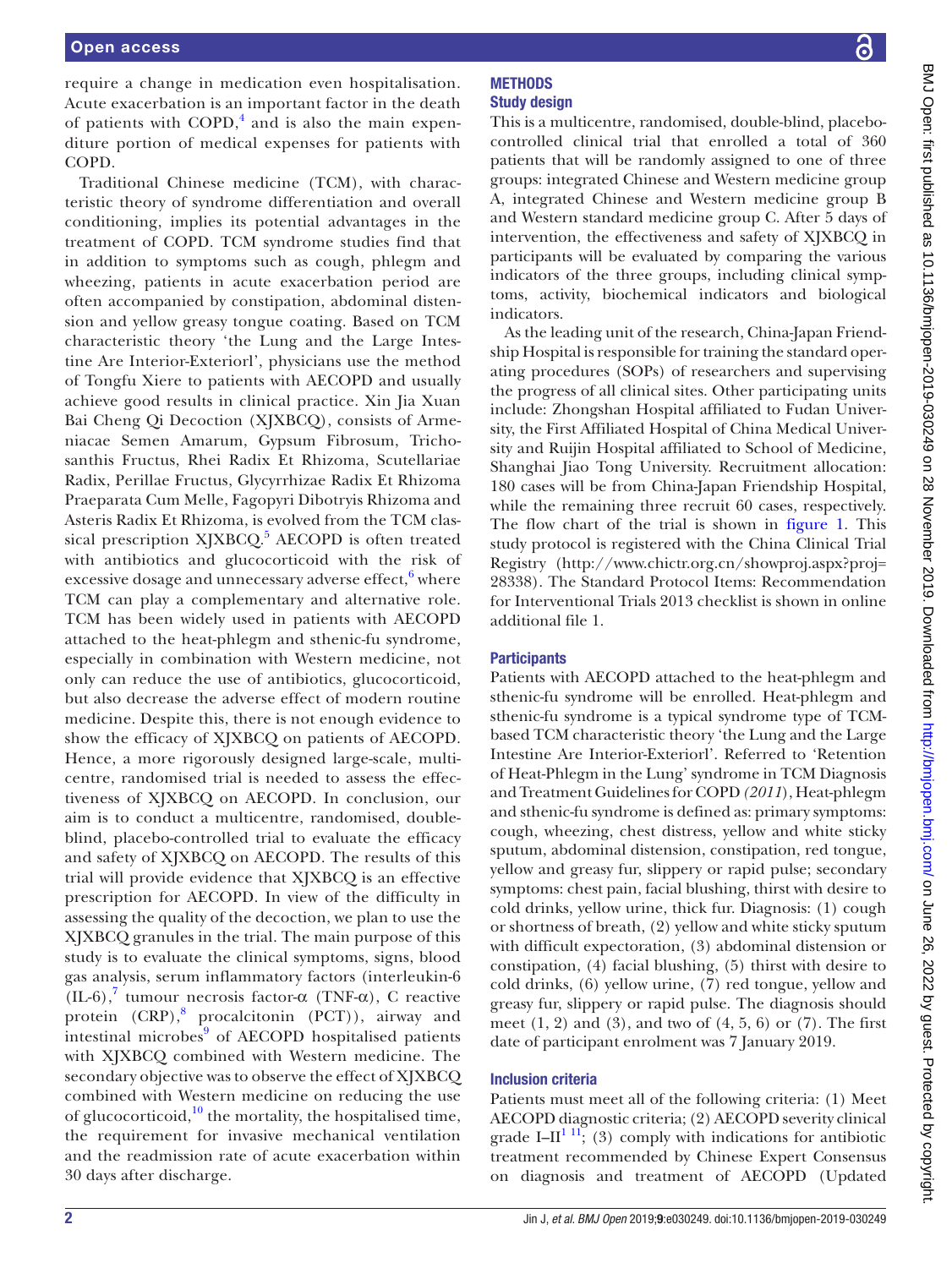

Figure 1 Study flow chart. AECOPD, acute exacerbation of chronic obstructive pulmonary disease; FAS, full analysis set; PPS, per protocol set; SS, safety analysis set; XJXBCQ, Xin Jia Xuan Bai Cheng Qi Decoction.

2017); (4) comply with the criteria for the heat-phlegm and sthenic-fu syndrome of TCM; (5) age 40–80 years old, gender is not limited and (6) provision of signed, informed consent.

#### Exclusion criteria

Patients who meet one or more of the exclusion criteria listed below will not be allowed: (1) patients who with asthma, pneumonia, bronchiectasis, cystic fibrosis, pulmonary tuberculosis, lung cancer or any other airflow-limited disease with known causes and characteristic pathology; (2) patients with coronary heart disease, hypertensive heart disease or heart valve disease; (3) those need invasive mechanical ventilation; (4) clinically confirmed or highly suspected pulmonary embolism; (5) combine with diseases of severe cardiovascular, cerebrovascular, hepatorenal and haematopoietic or primary endocrine system<sup>12</sup>; (6) those with intestinal obstruction requiring surgical intervention; (7) pregnant or lactation period; (8) mentally handicapped; (9) Alanine aminotransferase (ALT), aspartate aminotransferase (AST)>1.5 times the upper limit of normal reference or serum creatinine (Scr) >the upper limit of normal reference; (10) need to combine immunosuppressant; (11) taking oral or intravenous antibiotics before screening for more than 3 days in last 3 months; (12) known to be allergic to the basic therapeutic drugs or other excipients prescribed through the research; (13) known to be allergic to Chinese herbal

<span id="page-2-0"></span>medicinal ingredient prescription; (14) those who have participated in or are participating in other clinical trials in last 3 months and (15) those who be considered inappropriate to participate in this clinical trial by the investigator.

#### Sample size

According to our pre-experiment, comparing symptom scores of patients before and after treatment, the average score was 10.67±2.61 on admission, 4.33±1.97 on the 6th day of admission, and the difference value was 6.33±3.73. Excellent efficiency test will be conducted between integrated Chinese and Western medicine Group A and Western standard medicine group C, meanwhile noninferiority test will be conducted between integrated Chinese and Western medicine group B and Western standard medicine group C. Cut-off point is defined as 1, so expected difference of excellent efficiency test should be more than 7.33 (6.33+1), and which of non-inferiority test should be not less than 5.33 (6.33–1). When the power=0.8, each of the three groups required 100 effective cases. Considering a 20% shedding rate, a total of 360 cases were needed in the three groups, with 120 cases in each group.

#### Randomisation

A block randomisation method will be employed. We will select the appropriate length of the segment and use the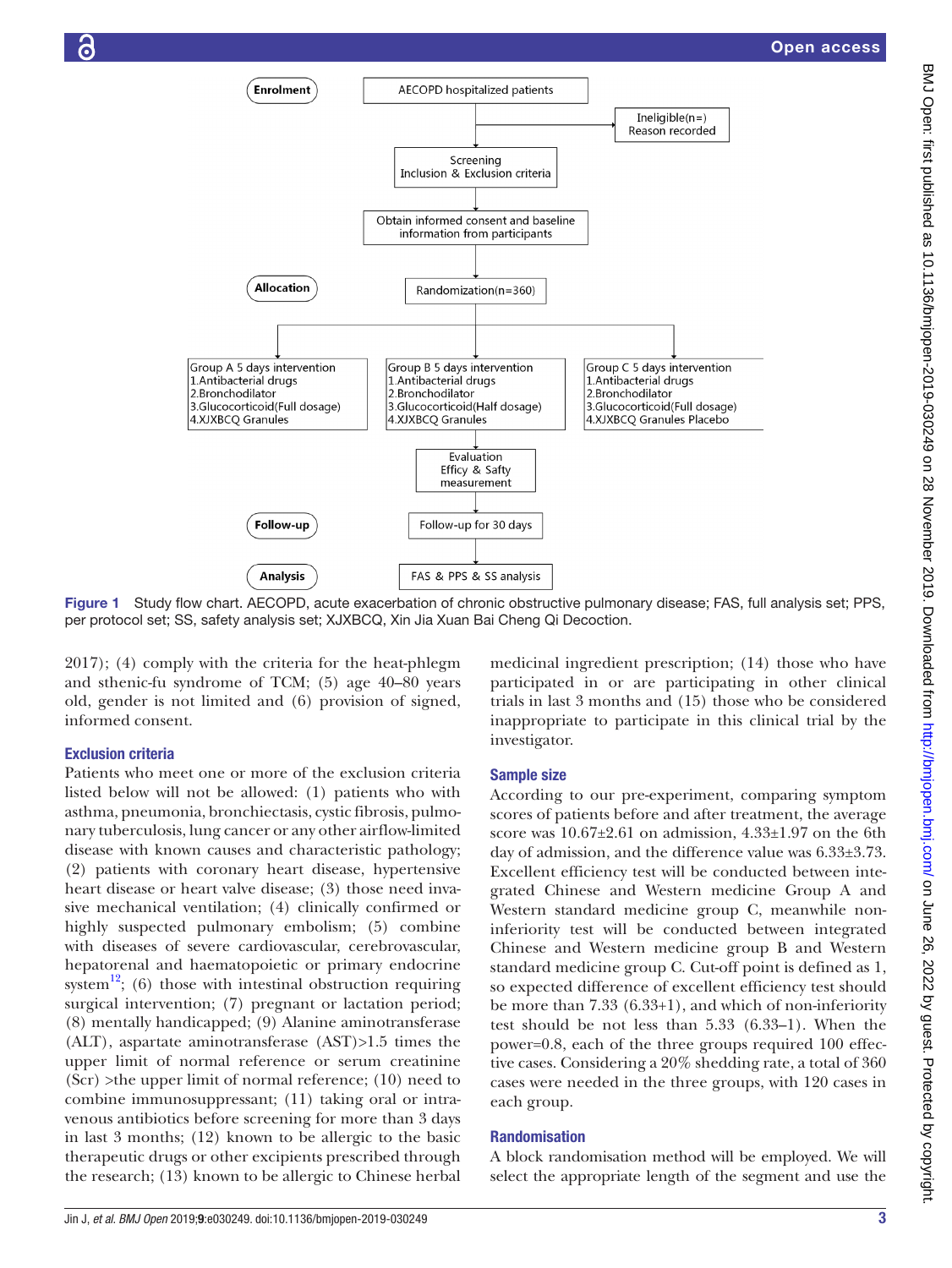SAS statistical software to generate a random sequence of 360 subjects (group A, group B, group C) according to the ratio of 1:1:1, listing the serial number as 001–360. The treatment allocation is that each centre will be assigned a consecutive numbered medication on the basis of the random sequence. An independent clinical statistician will record the method, process, result of entire produce and keep the random sequence which be saved as a file in a sealed envelope so as to be checked if necessary. In case there is a clinical emergency event, the individual's randomised code and group assignment can be identified as quickly as possible through the emergency envelope. Once any envelope has been opened, whether intentional or not, it should be carefully recorded on the case report form (CRF) and the patient will be withdrawn from the study.

## ႕

| <b>Interventions</b>  |  |
|-----------------------|--|
| The company of a com- |  |

#### Program description

Volunteers who meet the inclusion criteria will receive an information form and be required to provide written consent to participate in the trial. They will then undergo a physical screening test to determine if there are other comorbidities that may impact the trial. After successful screening, they will participate in the trial, get trialspecific identification numbers and be assigned to a group according to random sequence. A baseline measurement for each participant is then performed, including clinical symptoms scores and TCM syndrome scores, blood gas analysis (PH, arterial oxygen tension or pressure,  $PaO<sub>2</sub>$ , alveolar carbon dioxide tension or pressure,  $PaCO<sub>2</sub>$ ), serum inflammatory markers (PCT, CRP, IL-6, TNF-α), induced sputum, stool sample and so on. The research programme flow is shown in [table](#page-3-0) 1. All outcome measurements will be taken by medical workers who are familiar

<span id="page-3-0"></span>

| Data collected from baseline to follow-up visits<br><b>Table 1</b> |                                          |                |            |                |                  |                |                |                |                  |                            |
|--------------------------------------------------------------------|------------------------------------------|----------------|------------|----------------|------------------|----------------|----------------|----------------|------------------|----------------------------|
|                                                                    | <b>Study period</b>                      |                |            |                |                  |                |                |                |                  |                            |
|                                                                    | <b>Enrolment Allocation Intervention</b> |                |            |                | Postintervention |                |                |                |                  |                            |
|                                                                    | $D-1$                                    | D <sub>0</sub> | D1         | D <sub>2</sub> | D <sub>3</sub>   | D <sub>4</sub> | D <sub>5</sub> | D <sub>6</sub> | <b>Discharge</b> | 30 days after<br>discharge |
| Enrolment                                                          |                                          |                |            |                |                  |                |                |                |                  |                            |
| Consent form                                                       | $\sqrt{ }$                               |                |            |                |                  |                |                |                |                  |                            |
| <b>Basic information</b>                                           | $\sqrt{2}$                               |                |            |                |                  |                |                |                |                  |                            |
| Inclusion and exclusion criteria                                   | √                                        |                |            |                |                  |                |                |                |                  |                            |
| Allocation                                                         |                                          | $\sqrt{ }$     |            |                |                  |                |                |                |                  |                            |
| Intervention:                                                      |                                          |                |            |                |                  |                |                |                |                  |                            |
| XJXBCQ+budesonide (All)+WST                                        |                                          |                | $\sqrt{ }$ | $\sqrt{ }$     | $\sqrt{ }$       | $\sqrt{ }$     | $\sqrt{ }$     |                |                  |                            |
| XJXBCQ+budesonide (half) +WST                                      |                                          |                | $\sqrt{ }$ | $\sqrt{ }$     | $\sqrt{ }$       | $\sqrt{ }$     | $\sqrt{ }$     |                |                  |                            |
| XJXBCQ placebo +budesonide<br>$(AII)+WST$                          |                                          |                | $\sqrt{2}$ | $\sqrt{ }$     | $\sqrt{ }$       | $\sqrt{ }$     | $\sqrt{2}$     |                |                  |                            |
| Outcome measure                                                    |                                          |                |            |                |                  |                |                |                |                  |                            |
| Clinical symptoms score                                            | $\sqrt{ }$                               |                | $\sqrt{}$  | $\sqrt{ }$     | $\sqrt{ }$       | $\sqrt{ }$     | $\sqrt{ }$     | $\sqrt{ }$     | $\sqrt{}$        |                            |
| TCM syndrome score                                                 | √                                        |                | $\sqrt{ }$ | $\sqrt{ }$     | $\sqrt{ }$       | $\sqrt{ }$     | $\sqrt{ }$     | $\sqrt{ }$     | $\sqrt{ }$       |                            |
| Blood gas analysis (PH, PaO <sub>2</sub> ,<br>$PACO2$ )            | $\sqrt{2}$                               |                |            |                |                  |                |                | $\sqrt{2}$     |                  |                            |
| Serum inflammatory markers (PCT,<br>CRP, IL-6, TNF- $\alpha$ )     | $\sqrt{ }$                               |                |            |                | $\sqrt{ }$       |                |                | $\sqrt{ }$     |                  |                            |
| Induced sputum and stool sample                                    | $\sqrt{ }$                               |                |            |                |                  |                |                | $\sqrt{2}$     |                  |                            |
| Safety assessments:                                                |                                          |                |            |                |                  |                |                |                |                  |                            |
| Adverse events recorded                                            | $\sqrt{ }$                               |                | $\sqrt{}$  | $\sqrt{}$      | $\sqrt{ }$       | $\sqrt{}$      | $\sqrt{}$      | $\sqrt{ }$     | $\sqrt{2}$       | $\sqrt{ }$                 |
| Physical examination                                               | √                                        |                | √          | $\sqrt{ }$     | $\sqrt{ }$       | $\sqrt{2}$     | $\sqrt{ }$     | $\sqrt{ }$     | $\sqrt{ }$       |                            |
| Blood and urine routine                                            | $\sqrt{ }$                               |                |            |                |                  |                |                | $\sqrt{ }$     |                  |                            |
| Liver function (AST, ALT, Tbil, ALP,<br>GGT)                       | $\sqrt{ }$                               |                |            |                |                  |                |                | $\sqrt{ }$     |                  |                            |
| Kidney function (Scr, BUN, eGFR)                                   | $\sqrt{}$                                |                |            |                |                  |                |                | $\sqrt{ }$     |                  |                            |
| <b>ECG</b>                                                         | √                                        |                |            |                |                  |                |                | $\sqrt{}$      |                  |                            |

ALP, alkaline phosphatase; ALT, alanine aminotransferase; AST, aspartate aminotransferase; BUN, blood urea nitrogen; CRP, C reactive protein; eGFR, estimated glomerular filtration rate; GGT, Gamma glutamyl transferase; IL-6, interleukin-6; Paco2, alveolar carbon dioxide tension (or pressure); Pao2, arterial oxygen tension (or pressure); Scr, serum creatinine; Tbil, total bilirubin; TCM, traditional Chinese medicine; TNF-α, tumour necrosis factor-α; WST, western standard therapy.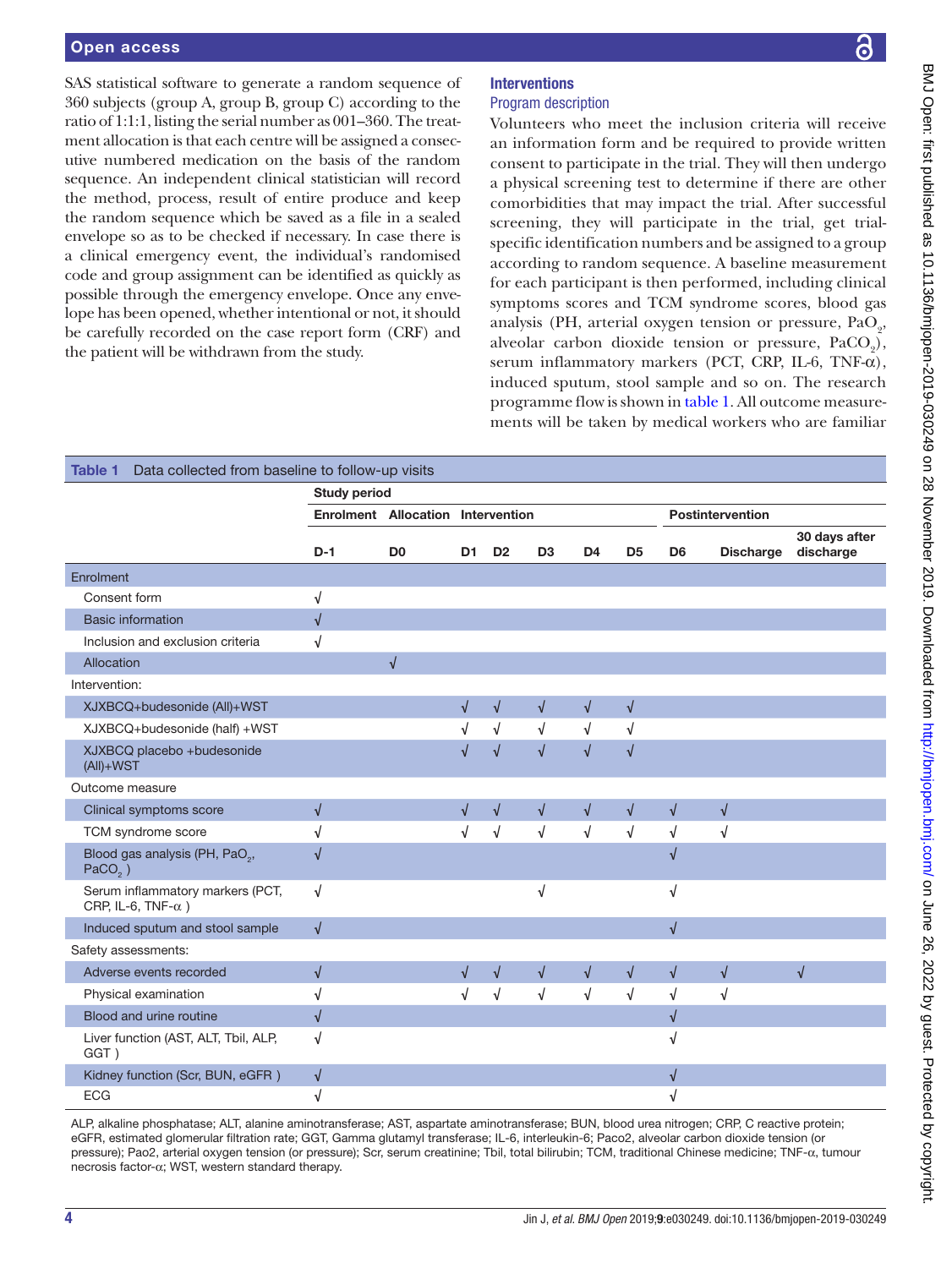6

with the management of these assessments and will be unaware of the participants' group assignments.

All participants will receive standard Western medicine treatment follow the Global Initiative for Chronic Obstructive Pulmonary Disease 2018, the Chinese Medical Association Guidelines for the Diagnosis and Treatment of COPD (Revised 2013) and the Chinese Expert Consensus on diagnosis and treatment of AECOPD (Updated 2017), including:

General treatment: controlled oxygen therapy, venturi mask oxygen, NIV if requiring non-invasive ventilation;

Antibiotic: levofloxacin (LVFX) and sodium chloride injection, 0.5g, intravenous.gtt, once a day;

Bronchodilator<sup>13</sup>: compound ipratropium bromide solution for inhalation (combivent), 500ug, inhal, three times a day.

Beside the above, group A will be given budesonide suspension for inhalation (PULMICORT RESPULES, 1mg) (two at a time, two times a day) and XJXBCQ granules (two bags at a time, three times a day). Group B will be given budesonide suspension for Inhalation (PULMI-CORT RESPULES, 1mg) (one at a time, two times a day) and XJXBCQ granules (two bags at a time, three times a day); group C will be given budesonide suspension for inhalation (PULMICORT RESPULES, 1mg) (two at a time, two times a day) and XJXBCQ granules Placebo (two bags at a time, three times a day). The entire trial will go through 5 days.

#### XJXBCQ granules

XJXBCQ granules is a compound preparation of Chinese herbal medicine. The main components are shown in [table](#page-4-0) 2.

XJXBCQ granules (2.5g/bag, batch number: 180605) are produced and packaged by Anhui Jiren Pharmaceutical that have China Pharmaceutical Production License (Number: Wan 20160083). The results of drug quality testing are consistent with the quality standards from Pharmacopoeia of the People's Republic of China 2015.

<span id="page-4-0"></span>

| <b>Table 2</b> Main components of Xin Jia Xuan Bai Cheng Qi<br>Decoction |                                                          |            |  |  |  |
|--------------------------------------------------------------------------|----------------------------------------------------------|------------|--|--|--|
| Chinese name                                                             | Latin name                                               | Amount (g) |  |  |  |
| Ku Xing Ren                                                              | Armeniacae Semen<br>Amarum                               | 6 g        |  |  |  |
| Sheng Shi Gao                                                            | Gypsum Fibrosum                                          | 15g        |  |  |  |
| Gua Lou                                                                  | <b>Trichosanthis Fructus</b>                             | 9 g        |  |  |  |
| Da Huang                                                                 | Rhei Radix Ft Rhizoma                                    | 6 g        |  |  |  |
| Huang Qin                                                                | Scutellariae Radix                                       | 9 g        |  |  |  |
| Zi Su Zi                                                                 | Perillae Fructus                                         | 9 g        |  |  |  |
| Zhi Gan Cao                                                              | Glycyrrhizae Radix Et<br>Rhizoma Praeparata Cum<br>Melle | 6 g        |  |  |  |
| Jin Qiao Mai                                                             | Fagopyri Dibotryis Rhizoma                               | 10g        |  |  |  |
| Zi Wan                                                                   | Asteris Radix Et Rhizoma                                 | 9 g        |  |  |  |

XJXBCQ granules will be administered orally, two bags at a time, three times a day for 5 days. All herbs were tested to the same standard.

#### Placebo

The placebo consists of starch without any active ingredient is produced by the same manufacturer as XJXBCQ granules. It is a dextrin that matches as much as possible the appearance and taste of XJXBCQ granules. The drug instructions for XJXBCQ granules and placebo are completely consistent.

#### Comorbidities and exacerbations regulation

Participants are allowed to remain their originally basic treatment (such as medicine for hypertension or diabetes)taken before recruited. If one's condition deteriorates during the study and need to stay in the Intensive Care Unit (ICU) or perform invasive mechanical ventilation, we will immediately deal with it. Those who need to adjust the antibiotic due to they can't tolerate LVFX or whose condition have not been alleviated but even aggravated after 3 days of treatment, the antibacterial therapy will be adjusted according to the regulations in the Chinese Expert Consensus for the Treatment of AECOPD (Updated 2017). The reasons for adjustment of the antibacterial drug programme need to be recorded in detail. Taking conventional treatment once right heart failure or heart rhythm disorders happened. In addition, other Chinese or Western medicines for phlegm and cough indications of COPD (except those for patients with COPD long-term basic treatment) should be prohibited.

#### Outcome measure

Because overall conditioning is the core values of TCM, there is no single indicator could be able to predict patients' recovery to evaluate effect of XJXBCQ granules. Thus, a comprehensive assessment is required to AECOPD.<sup>14</sup>

#### Clinical symptoms (cough, phlegm, defecation, dyspnoea) score

We will record the colour,  $15$  viscosity and amount of sputum $^{16}$  daily during the study. Scoring and grading constipation symptoms according to the severity of constipation score; The severity of dyspnoea will be assessed by using a modified British Medical Research Council Respiratory Questionnaire.

#### TCM syndrome score

Refer to the Guidelines for TCM Diagnosis and Treatment of COPD (2011) and Guidelines for Clinical Research of New TCM for Chronic Bronchitis (2002), we conduct comprehensive evaluation on cough, phlegm, dyspnoea, defecation, abdominal distension, fever from perspective of the heat-phlegm and sthenic-fu syndrome. The evaluation criteria of TCM syndrome score are shown in [table](#page-5-0) 3. Efficacy index  $(n)$ =[(preintervention scores–postintervention scores)/preintervention scores ]×100%.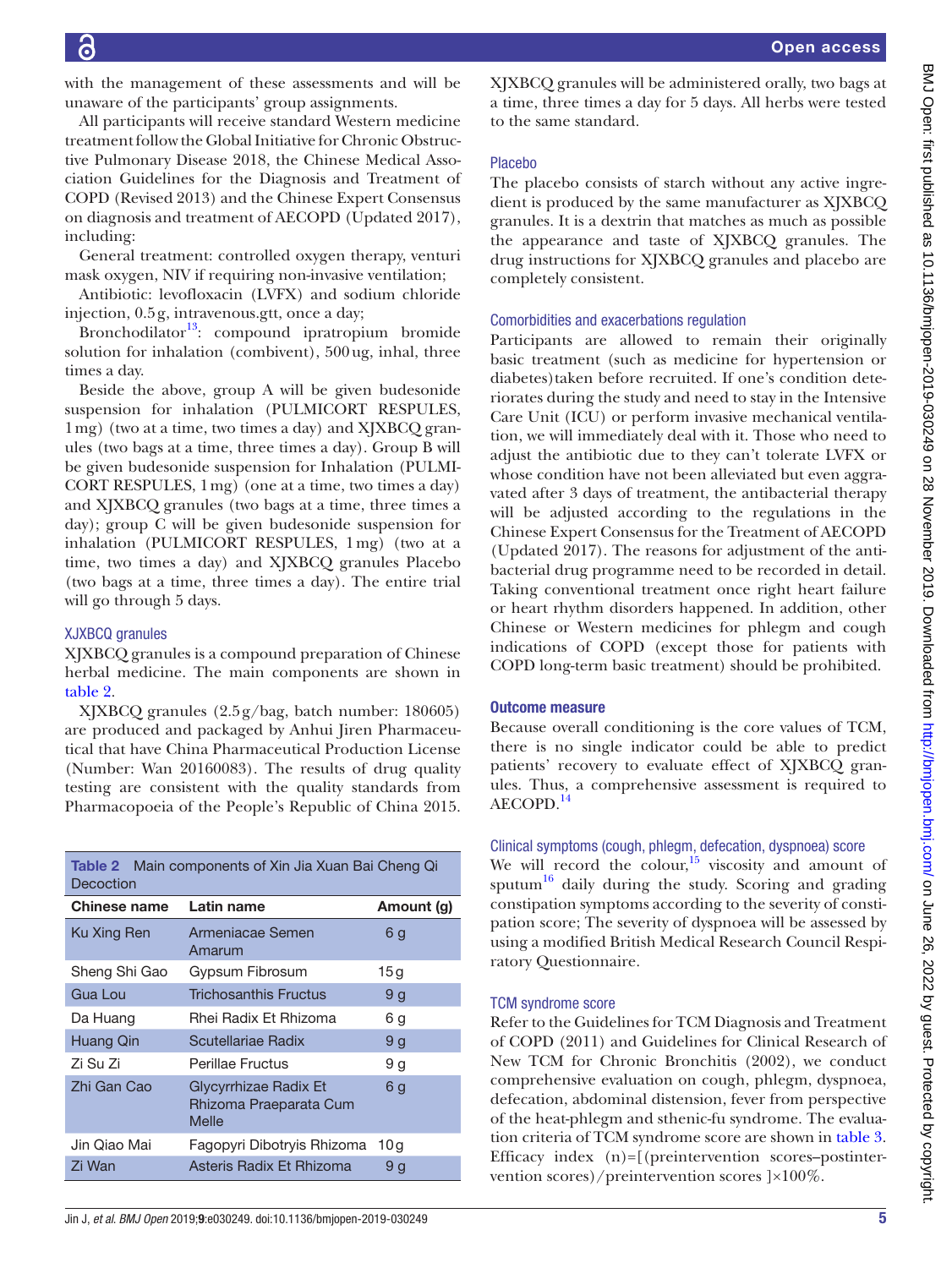<span id="page-5-0"></span>

| <b>Open access</b>                                |            |                                     |                          |            |  |  |
|---------------------------------------------------|------------|-------------------------------------|--------------------------|------------|--|--|
|                                                   |            |                                     |                          |            |  |  |
| Table 3 Evaluation criteria of TCM syndrome score |            |                                     |                          |            |  |  |
| <b>Syndrome</b>                                   | Normal (0) | Mild (3)                            | Moderate (6)             | Severe (9) |  |  |
| Cough                                             |            | Not significant In the morning only | Occasionally at any time | Frequently |  |  |
|                                                   |            |                                     |                          |            |  |  |

| vvuyn                   |                          | <b>TVOC SIGHTHOGHTE THE CHO HIDHIING OHIY</b>                       | Occasionally at any thric                                            | 1100001101                                                                  |
|-------------------------|--------------------------|---------------------------------------------------------------------|----------------------------------------------------------------------|-----------------------------------------------------------------------------|
| Phlegm                  |                          | Not significant 10-50 mL in 24 hours or<br>dilute white sputum      | 50-100 mL in 24 hours or sticky<br>yellow sputum easily expectorated | >1000 mL in 24 hours or sticky<br>yellow sputum difficultly<br>expectorated |
| <b>Dyspnoea</b>         |                          | Not significant Occasionally but not<br>impacting sleep or activity | Accompanying with activity but<br>improved after rest                | Too drastic to be supine position<br>or sleep or do other activities        |
| Constipation            |                          | Not significant Dry stool once a day                                | Very dry and once 2 days                                             | Very hard and once several days                                             |
| Abdominal<br>distension | Not significant A little |                                                                     | Occasional                                                           | Continuous                                                                  |
| Fever                   |                          | Not significant 37.5°C-38.0°C                                       | $38.1^{\circ}$ C-39.0 $^{\circ}$ C                                   | $>39.0^{\circ}$ C                                                           |
|                         |                          |                                                                     |                                                                      |                                                                             |

TCM, traditional Chinese medicine.

Clinical recovery: TCM clinical symptoms and signs disappeared or approximately disappeared, TCM scores decreased ≥90%.

Markedly effective: TCM clinical symptoms and signs are significantly improved, syndrome scores reduced  $≥70\%$ .

Effective: TCM clinical symptoms and signs are improved, syndrome scores reduced ≥30%.

Invalid: No TCM clinical symptoms or signs significantly improved and even aggravated, syndrome scores reduced less than 30%.

#### Blood gas analysis

We will take arterial blood gas analysis (PH,  $\mathrm{PaO}_2$  and  $\text{PaCO}_2$ ) before and after intervention.

#### Serum inflammatory markers

Serum inflammatory markers include PCT, CRP, IL-6, TNF-α.

#### Induced sputum and stool sample

Induced sputum and stool sample will be collected at the baseline and day 6. Due to TCM characteristic theory 'the Lung and the Large Intestine Are Interior-Exteriorl', we also estimate microbial flora in induced sputum and stool sample of participants to explore the pathogenesis of AECOPD at the microbiological level by the 16S  $rRNA$  gene sequencing<sup>17</sup> and the whole-genome shotgun sequencing. $18$ 

#### Theoretical discharge time

The theoretical discharge criteria<sup>19</sup> are: (1) patients be considered who can adapt to family medicine; (2) patients can accept a stable inhalation therapy about long-acting bronchiectasis, β2 receptor agonist and/or an anticholinergic drug, with or without inhaled glucocorticoids. A short-acting  $β2$  agonist<sup>20</sup> should be administered less than once per 4hours; (3) patients should be able to walk indoors if they were not bedridden before; (4) eating and sleep is good and not influenced by dyspnoea; (5) stay at clinical stability for 12–24hours; (6) arterial blood gas analysis should be stable for 12–24hours; (7) patients or

family members fully understand the correct use of stable period medicines and (8) follow-up and home care plans have been arranged.

#### **Mortality**

All-cause mortality and COPD mortality will be calculated, respectively, for the subjects during the study period.

#### Actual hospitalisation time

**Actual hospitalisation time:** Hospitalisation time=dischargedate - admission date +1.

#### The proportion of patients requiring invasive mechanical ventilation during hospitalisation

The proportion of patients requiring invasive mechanical ventilation during hospitalisation=the number of patients with invasive mechanical ventilation during hospitalisation/the total patients .

#### Proportion of patients transferred to ICU during hospitalisation

Proportion of patients transferred to ICU during hospitalisation=the number of patients transferred to ICU during hospitalisation/the total patients.

#### Readmission rate within 30 days after discharge

Judgement criteria for readmission: subjects are hospitalised again due to COPD or other respiratory illnesses, excluding hospitalisation for other illnesses or purposes. The follow-up will be finished and not continued if one is judged to be readmitted to the hospital during the follow-up period. Readmission rate=readmitted patients/ completed follow-up patients.

### Safety assessment

The physical examination will be performed every day from the baseline to end of study. Blood routine, urine routine, liver function, renal function test and ECG will be performed at baseline and day 6. Any adverse event occurs during the study will be observed and recorded in detail.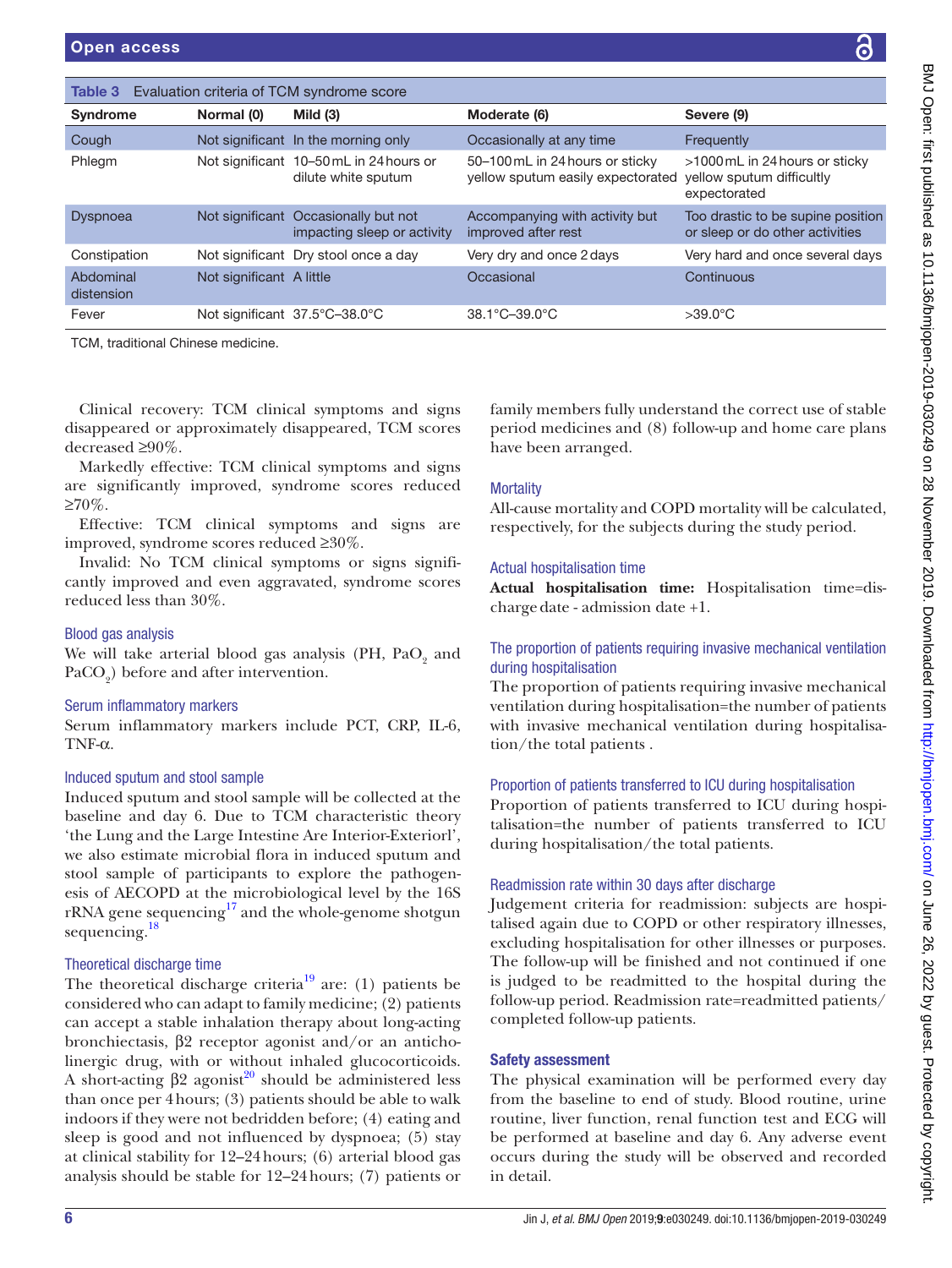#### Quality control and data management

Prior to the study, the protocol had been reviewed and revised several times by clinicians, statistics and methodologists. All staff members of the trial are required to participate in a series of trainings to ensure that the personnel involved fully understand the research protocol and SOPs to guarantee accuracy and completeness of clinical data. Regular monitoring will be conducted by phone and email. All data will first be recorded by the assessor on a paper version of the CRF and then electronically dualinput into the Electronical Data Capture(EDC) system. The monitor will periodically review the completion and compliance of the CRF. In order to maintain the objectivity of the data, we will ensure that observers and statisticians are unaware of it. The entire process will be monitored by an independent quality inspector. Beijing Qihuang Pharmaceutical Clinical Research Center is responsible for data management.

#### Statistical analysis

Full analysis set (FAS), per-protocol set (PPS) and safety analysis set (SS) will be employed. FAS means an ideal set of all subjects (including all subjects randomised into the group and receiving at least one treatment) as close as possible to the principle of intentional analysis. Missing values for major variables, if once fail to observe whole data of case, we will carry forward the last observation to the absence of test data, and the amount of subjects in each group to evaluate efficacy at the endpoint will be corresponding to the beginning of trail. PPS refers to all cases that meet the stand protocol, have great compliance, use the trial medicine in the range of 80%–120%, complete the electronic CRF regulations, the main variables can be measured, the baseline variables are well preserved and have no significant violation to the protocol. SS refers to all subjects who accept at least one time treatment after randomisation. For the continuous variables, the paired t-test will be used to compare the changes of clinical symptom scores preintervention and postintervention, and the covariance analysis model will be used for comparison between groups. The multiplier method will be used to calculate the quartiles (25%, 50%, 75%) of time from enrolment to events happened, and bilateral 95% CI and the incidence rate at each time point after enrolment will be calculated yet. Kaplan-Meier curves will be plotted using the log-rank test to compare theoretical hospital stay and actual hospital stay. For the two categorical variables, such as the recurrence rate of laboratory indicator, all-cause mortality, the proportion of mechanical ventilation, the proportion of patients transferred to the ICU during study, and the proportion of readmission within 30 days after discharge, we will make comparison between groups and calculate the 95% CI using a centrally stratified CMH  $\chi^2$  test according to the classification, indicator, time point, quantity and percentage. Statistical analysis will be performed by SAS V.9.4 software.

Neither patients nor their family members were involved in the study design. The results of the studies will be widely distributed in scientific reports as well as academic conferences to benefit policy-makers, clinicians and patients.

#### Ethics and dissemination

All volunteers will sign the informed consent, which is consistent with the ethical principles set forth in the Declaration of Helsinki. Treatment expenses for participants during study will be reimbursed. Data usage will follow the rules of hospital's data oversight committee. Biological samples will be handled following the national guideline on biological waste management and disposal. The results will be disseminated in international peerreviewed journals and be presented in academic conferences. The results will also be disseminated to patients by telephone, inquiring on patient's poststudy health status during the follow-up.

#### **DISCUSSION**

Before conducting this experiment, we closely retrieved PubMed, Web of Science, Embase, CNKI (including China doctor/master's theses database and China Proceedings conference full-text database), Wan Fang Data, Vip Journal Integration Platform, Chinese BioMedical database (Sinomed) and found no definite evidence for effect and safety of XJXBCQ in the treatment of AECOPD. Therefore, we decide to conduct a multicentre, randomised, controlled clinical trial to closely study its effectiveness and safety. Due to the lack of evidence on the effectiveness of XJXBCQ, we will apply TCM combined with Western medicine to treat AECOPD to ensure participants' compliance and ethical considerations, because antibiotics, bronchodilators and glucocorticoids are first-line treatments to improve AECOPD according to guidelines.

COPD is a common, preventable disease, influencing millions worldwide. It seriously impairs patients' social activ-ities, daily activities and quality of lives.<sup>[21](#page-8-6)</sup> The high economic burden of AECOPD to families and societies is growing year by year. The extensive clinical experience of using Chinese medicine in the prevention and treatment of COPD in China shows that TCM preparations are effective. Due to the complexity of the pathogenesis of COPD, the recent use of combination therapy has attracted more and more attention, providing new prospects for TCM, which be considered effective in improving clinical symptoms. TCM possess the advantages of being simple, convenient, efficient, inexpensive and without serious adverse reactions. A systematic review suggested that Chinese medicine conspicuously improved the prognosis of patients with COPD but lack of high-quality research hinder the development of evidencebased recommendations for clinical practice. Therefore, we design this critical clinical trial, which has the following advantages: (1) This study is designed as a randomised, double-blind, placebo-controlled, clinical, critical trial from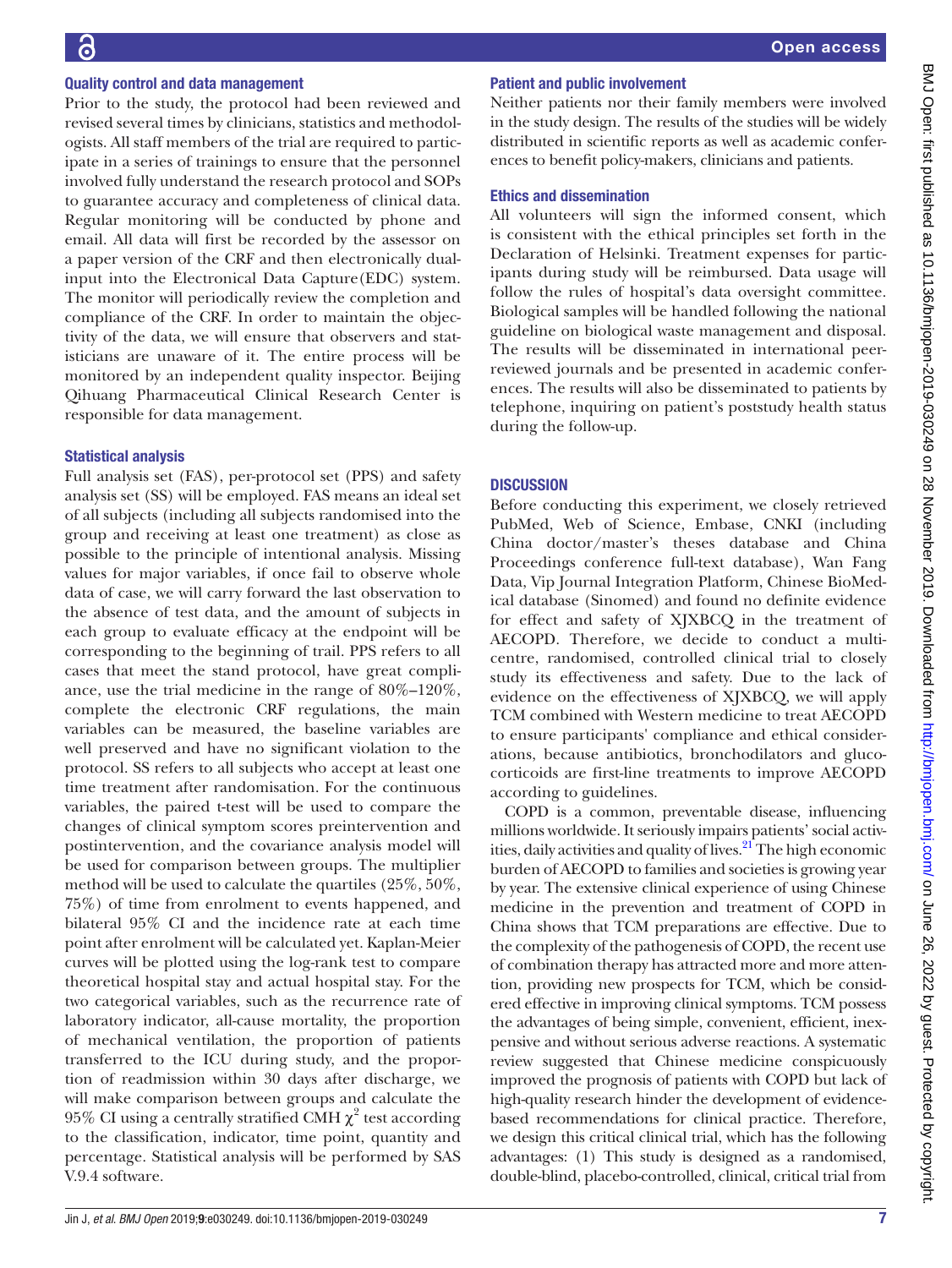the perspective of evidence-based medicine, that is, considered to be the most definitive research method of treatment evaluation; (2) At the same time, this is a multicentre trial be carried out in four comprehensive third-grade firstclass hospitals across China, which improves the external validity and representativeness of the sample and reduces the risk of selection bias; (3) Because clinical symptoms are often accompanied by a certain degree of subjectivity, we combine the core symptoms (cough phlegm, defecation, dyspnoea) score and TCM syndrome score to ensure scientific objectivity; (4) In order to ensure quality, all staff in the study must complete the training of the SOPs of the research programme before recruitment; (5) As the main phase of the programme will be performed during the hospital stay, practitioners will be able to immediately identify and manage adverse reactions to guarantee the safety of participants. Practitioners will maintain good communication with the participants by phone after discharge. However, the design of the programme also has potential limitations, for example, the 5-day treatment period and the 1-month follow-up period are a bit short.

In conclusion, the aim of this study is to answer whether TCM can supplement and reduce COPD Western medical treatments, reduce frequency of AECOPD, and provide objective data about effectiveness and safety. If the trial is successful, it will provide patients and physicians with a new option of combining XJXBCQ with Western medicine for better disease remission, which can be implemented on a larger scale in clinical and community settings. $^{22}$  As an innovative and potentially cost-effective strategy, this approach can reduce the disease and financial burden of AECOPD. Given the high prevalence of COPD and serious consequences of acute exacerbations in this group of people, the results of this study can be used to provide information on future international guidelines.

#### Trial status

Recruitment started in October 2018 and is expected to finish in March 2020, 18 months in total.

#### Author affiliations

<sup>1</sup>Department of Graduate School, Beijing University of Chinese Medicine, Beijing, China

<sup>2</sup>Department of TCM Pulmonary Diseases, Center of Respiratory Medicine, China-Japan Friendship Hospital; National Clinical Research Center for Respiratory Diseases, Beijing, China

<sup>3</sup>Department of TCM Pulmonary Diseases, China-Japan Friendship Hospital, Beijing, China

4 Department of Pulmonary disease, Wangjing Hospital of China Academy of Chinese Medical Sciences, Beijing, China

<sup>5</sup>Hospital Management Office, Tianjin University of Traditional Chinese Medicine, Tianjin, China

<sup>6</sup>Department of Pulmonary disease, Affiliated Hospital of Tianjin University of TCM, Tianjin, China

<sup>7</sup>Department of Innovation and Transformation, National Center for Traditional Chinese Medicine, State Administration of Traditional Chinese Medicine of the People's Republic of China, Beijing, China

<sup>8</sup>Department of Medical Science Services, Beijing Qihuang Medicine Clinical Research Center, Beijing, China

9 Department of Pulmonary Medicine, Zhongshan Hospital Fudan University, Shanghai, China

<sup>10</sup>Department of Pulmonary disease, Shanghai Jiao Tong University Medical School Affiliated Ruijin Hospital, Shanghai, China

<sup>11</sup>Department of Respiratory and Critical Care Medicine, China Medical University First Hospital, Shenyang, China

Acknowledgements The authors would like to acknowledge Beijing Qihuang Pharmaceutical Clinical Research Center for managing the trail, Anhui Jiren Pharmaceutical for produce and package of granules. Most especially, we would like to thank the patients with AECOPD who participate in this study.

Contributors JJ and HZ are cofirst authors of this manuscript, contributing equally to the design, conduct of the trials and drafting the manuscript. All authors participated in the design of the study and performed the trial. HZ, YZ, TC and XL supervised and coordinated the clinical trial. JJ, DL, YJ, JZ, QC and EL are responsible for recruiting the participants. ZS and JF participated in the statistical design. All authors read and approved the final manuscript.

Funding The study is financed by National Key Research and Development Program of China (2017YFC1309305).

Competing interests None declared.

Patient consent for publication Not required.

Ethics approval This trail has been approved by the Ethics Committee of China-Japan Friendship Hospital.

Provenance and peer review Not commissioned; externally peer reviewed.

Open access This is an open access article distributed in accordance with the Creative Commons Attribution Non Commercial (CC BY-NC 4.0) license, which permits others to distribute, remix, adapt, build upon this work non-commercially, and license their derivative works on different terms, provided the original work is properly cited, appropriate credit is given, any changes made indicated, and the use is non-commercial. See: [http://creativecommons.org/licenses/by-nc/4.0/.](http://creativecommons.org/licenses/by-nc/4.0/)

#### **REFERENCES**

- <span id="page-7-0"></span>GOLD. Global strategy for the diagnosis, management and prevention of COPD. *Global Initiative for Chronic Obstructive Lung Disease* 2018.
- <span id="page-7-1"></span>2 Wang C, Xu J, Yang L, *et al*. Prevalence and risk factors of chronic obstructive pulmonary disease in China (the China Pulmonary Health [CPH] study): a national cross-sectional study. *[The Lancet](http://dx.doi.org/10.1016/S0140-6736(18)30841-9)* 2018;391:1706–17.
- <span id="page-7-2"></span>3 Lareau S, Moseson E, Slatore CG. Exacerbation of COPD. *[Am J](http://dx.doi.org/10.1164/rccm.19811P21)  [Respir Crit Care Med](http://dx.doi.org/10.1164/rccm.19811P21)* 2018;198:P21–2.
- <span id="page-7-3"></span>4 Pavord ID, Jones PW, Burgel P-R, *et al*. Exacerbations of COPD. *[Int](http://dx.doi.org/10.2147/COPD.S85978)  [J Chron Obstruct Pulmon Dis](http://dx.doi.org/10.2147/COPD.S85978)* 2016;11 Spec Iss:21–30.
- <span id="page-7-4"></span>5 Liu M, Zhong X, Li Y, *et al*. Xuan BAI Cheng Qi formula as an adjuvant treatment of acute exacerbation of chronic obstructive pulmonary disease of the syndrome type phlegm-heat obstructing the lungs: a multicenter, randomized, double-blind, placebo-controlled clinical trial. *[BMC Complement Altern Med](http://dx.doi.org/10.1186/1472-6882-14-239)* 2014;14:239.
- <span id="page-7-5"></span>6 Cheng T, Gong Y, Guo Y, *et al*. Systemic corticosteroid for COPD exacerbations, whether the higher dose is better? A meta-analysis of randomized controlled trials. *[Clin Respir J](http://dx.doi.org/10.1111/crj.12008)* 2013;7:305–18.
- <span id="page-7-6"></span>7 Fermont JM, Masconi KL, Jensen MT, *et al*. Biomarkers and clinical outcomes in COPD: a systematic review and meta-analysis. *[Thorax](http://dx.doi.org/10.1136/thoraxjnl-2018-211855)* 2019;74:439–46.
- <span id="page-7-7"></span>8 Lozo Vukovac E, Miše K, Gudelj I, *et al*. Bronchoalveolar pH and inflammatory biomarkers in patients with acute exacerbation of chronic obstructive pulmonary disease. *[J Int Med Res](http://dx.doi.org/10.1177/0300060518811560)* 2019;47:791–802.
- <span id="page-7-8"></span>9 Tsay JJ, Segal LN. Can the sputum microbiota be a biomarker that predicts mortality after acute exacerbations of COPD? *Am J Respir Crit Care Med* 2018.
- <span id="page-7-9"></span>10 Izquierdo JL, Cosio BG. The dose of inhaled corticosteroids in patients with COPD: when less is better. *[Int J Chron Obstruct](http://dx.doi.org/10.2147/COPD.S175047)  [Pulmon Dis](http://dx.doi.org/10.2147/COPD.S175047)* 2018;13:3539–47.
- 11 Celli BR, Barnes PJ. Exacerbations of chronic obstructive pulmonary disease. *[Eur Respir J](http://dx.doi.org/10.1183/09031936.00109906)* 2007;29:1224–38.
- <span id="page-7-10"></span>12 Khateeb J, Fuchs E, Khamaisi M. Diabetes and lung disease: a neglected relationship. *[The Review of Diabetic Studies](http://dx.doi.org/10.1900/RDS.2018.15.1)* 2018;15:1–15.
- <span id="page-7-11"></span>13 Barjaktarevic I, Kaner R, Buhr R, *et al*. Bronchodilator responsiveness or reversibility in asthma and COPD - a need for clarity. *[Int J Chron](http://dx.doi.org/10.2147/COPD.S183736)  [Obstruct Pulmon Dis](http://dx.doi.org/10.2147/COPD.S183736)* 2018;13:3511–3.
- <span id="page-7-12"></span>14 Oliveira A, Afreixo V, Marques A. Enhancing our understanding of the time course of acute exacerbations of COPD managed on an outpatient basis. *[Int J Chron Obstruct Pulmon Dis](http://dx.doi.org/10.2147/COPD.S175890)* 2018;13:3759–66.